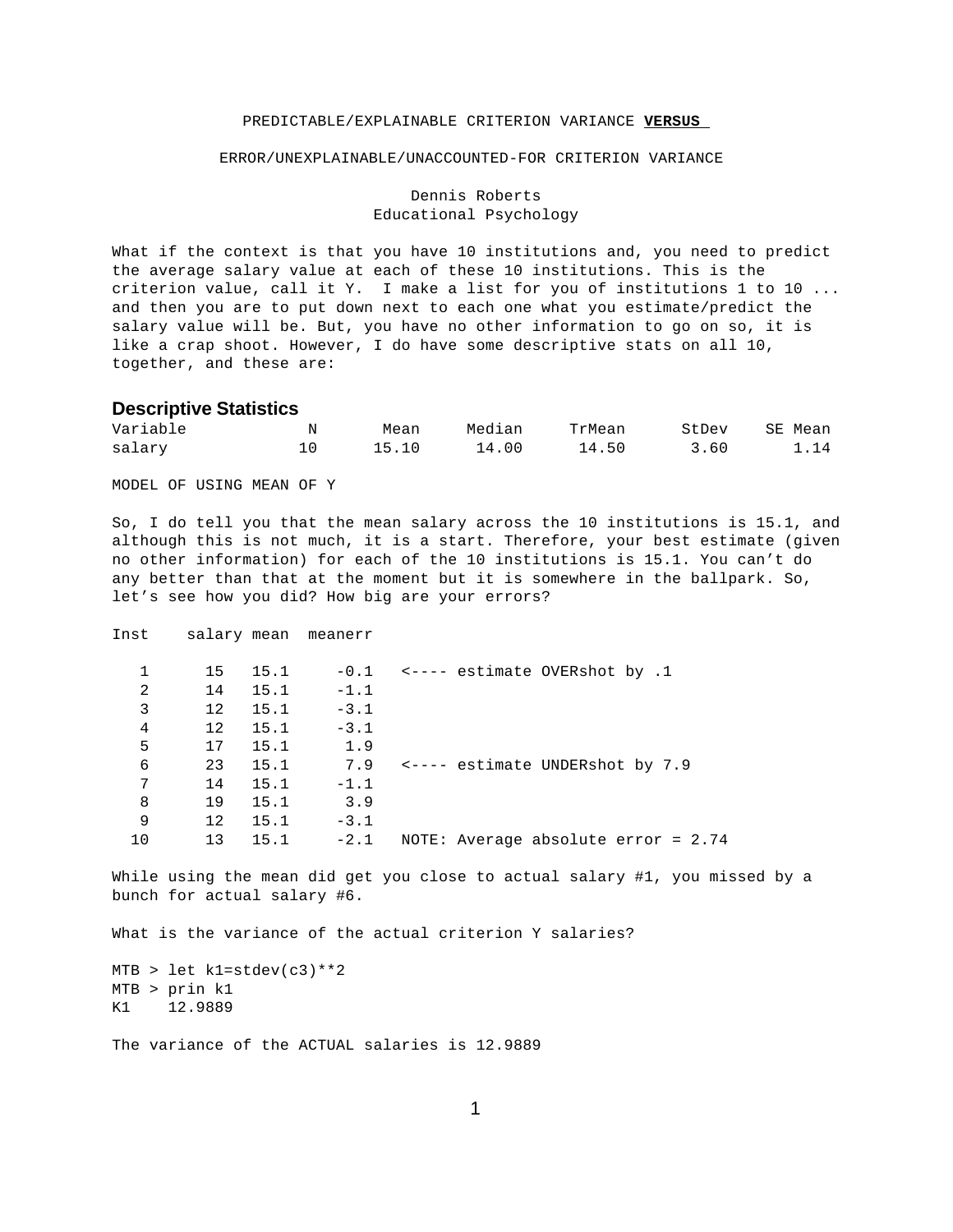What is the variance of the errors you made when you used the mean (ie, meanerr) as your best estimate of the salaries for each of the 10 schools? We could also calculate the variance of the meanerr values.

```
MTB > let k2=stdev(c5)**2
MTB > prin k2
K2 12.9889
```
The variance of the errors is 12.9889, which is the same as the variance of the actual criterion Y values. That is, THERE IS JUST AS MUCH VARIANCE IN THE ERRORS AS THERE IS IN THE ACTUAL CRITERION SALARY VALUES. Or, another way to say this is: all of the Y criterion variance is error. Hence, none of the actual criterion variance is explainable by anything other than the mean value on the criterion. Thus, 100% of the criterion Y variance is unexplainable.

But, what if we did have some other information; ie, one or two OTHER variables that might be predictive of the salary criterion? Look below.

MTB > print c1-c3

| 1  | 17 | 14 | 15 |
|----|----|----|----|
| 2  | 11 | 25 | 14 |
| 3  | 19 | 27 | 12 |
| 4  | 18 | 22 | 12 |
| 5  | 18 | 22 | 17 |
| 6  | 29 | 26 | 23 |
| 7  | 19 | 17 | 14 |
| 8  | 17 | 25 | 19 |
| 9  | 16 | 14 | 12 |
| 10 | 13 | 12 | 13 |

Inst size prestige salary

In this case, assume that the two other variables are size (X1) of the school and a prestige rating (X2)for the school.

MTB > corr c1-c3

|                | size  | prestige |
|----------------|-------|----------|
| prestige 0.371 |       |          |
| salary         | 0.672 | 0.419    |

Note that both size and prestige correlate positively with salary; ie, the larger the size of the institution or the higher the prestige rating of the institution, the higher the average salary at the institution. Can we use this information .... either using only 1 of the predictors or both of them, to estimate salary and, REDUCE the error variance? Remember, when we used the mean only, we found that the variance of the errors was the SAME (12.9889) as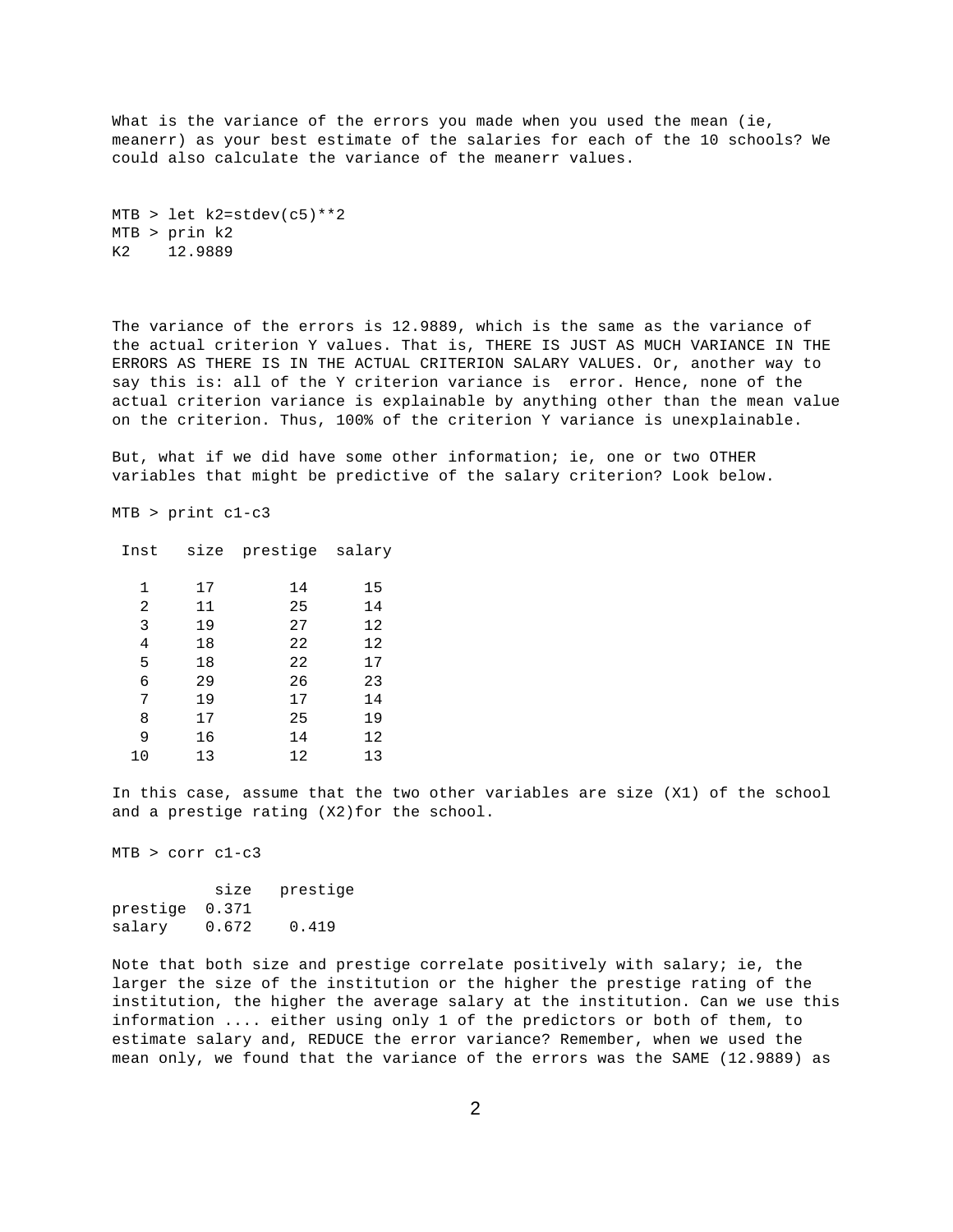the variance of the criterion salary values.

MODEL OF ONE PREDICTOR VARIABLE

Since size seems to correlate a little more highly with salary (.672)than prestige does (.419), let's start with the better predictor first. We can find a simple regression equation using size (X1) to estimate salary (Y).

```
MTB > regr c3 1 c1;
SUBC> fits c10;
SUBC> resi c11.
```
In this case, c3 is the criterion salary variable and c1 is the size predictor variable, and c10 is where I have put the predicted or estimated salary values (using size as the predictor) and c11 is where the residuals or errors are after having used the predictor.

The regression equation is: salary =  $6.05 + 0.511$  size

```
 Inst salary preYsize errYsize
  1 15 14.7422 0.25779
```

|    | ⊥ລ | エキ・ノキムム | 0.4377              |  |                                            |  |  |
|----|----|---------|---------------------|--|--------------------------------------------|--|--|
| 2  | 14 | 11.6754 | 2.32459             |  |                                            |  |  |
| 3  | 12 |         | $15.7645 - 3.76447$ |  |                                            |  |  |
| 4  | 12 | 15.2533 | $-3.25334$          |  |                                            |  |  |
| 5  | 17 | 15.2533 | 1.74666             |  |                                            |  |  |
| 6  | 23 |         | 20.8758 2.12420     |  |                                            |  |  |
| 7  | 14 |         | $15.7645 - 1.76447$ |  |                                            |  |  |
| 8  | 19 | 14.7422 | 4.25779             |  |                                            |  |  |
| 9  | 12 | 14.2311 | $-2.23107$          |  |                                            |  |  |
| 10 | 13 | 12.6977 | 0.30233             |  | NOTE: The average absolute error = $2.203$ |  |  |

What is the variance of the new errors, where size as X1 is used?

MTB > let k3=stdev(c11)\*\*2 MTB > prin k3

K3 7.12222

The actual criterion variance is 12.9889, and the error variance just using the mean as the best predictor was also 12.9889, but, when we use size as a predictor, then the error variance drops to 7.12222.

Before, NONE of the variance was predictable, all was error. Now, using size as a predictor, only 7.12222/12.9889 = 0.548331 or, only about 55% of the criterion variance can be considered error ... which means that we have accounted for or 'explained' about 45% of the criterion variance.

THUS, USING SIZE AS A PREDICTOR, WE HAVE ABOUT 45% EXPLAINED OR PREDICTABLE VARIANCE AND ABOUT 55% ERROR OR UNEXPLAINED VARIANCE. THERE HAS BEEN AN ERROR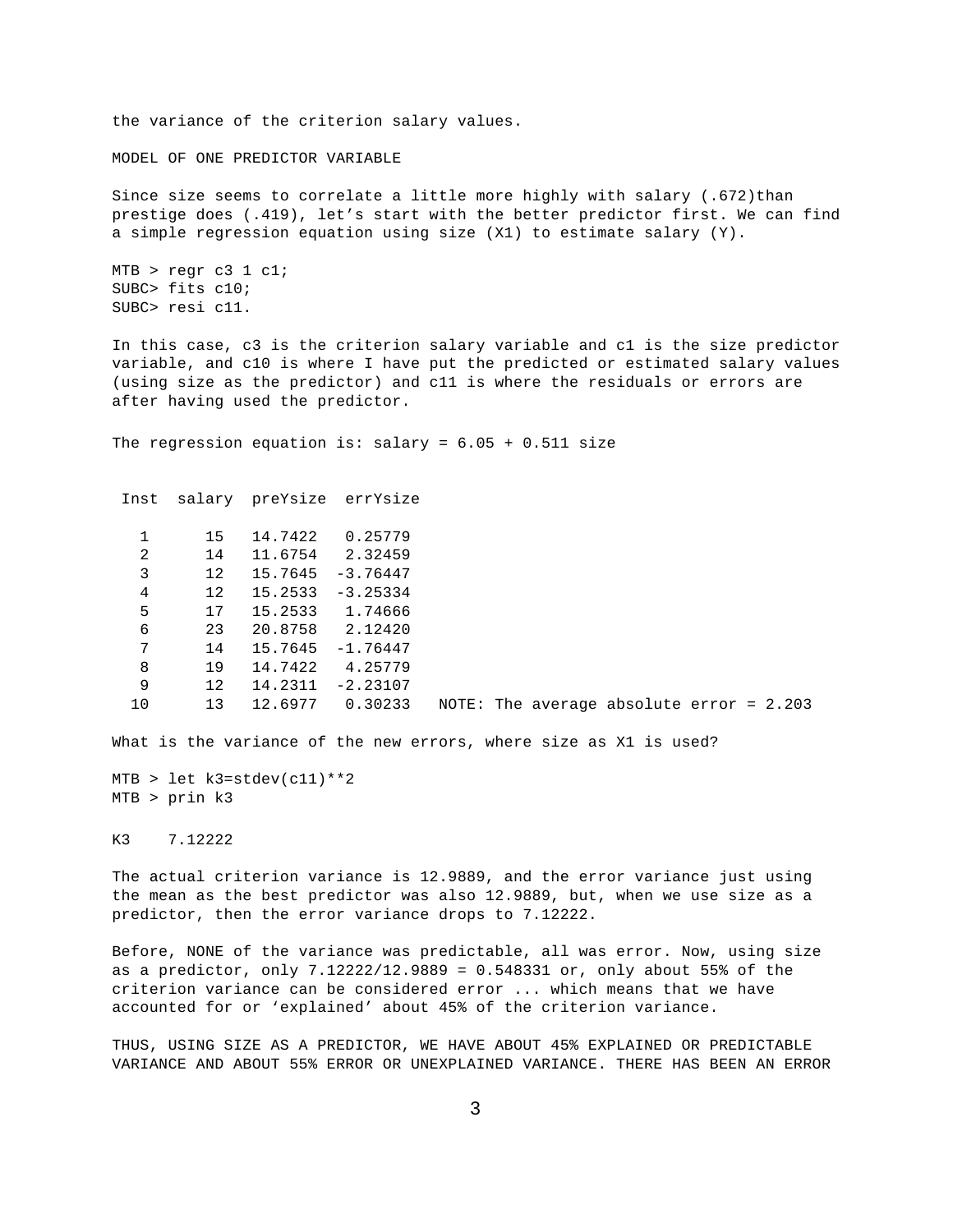REDUCTION OF ABOUT 45%. (From 100% error when using only the mean value.)

Remember, that the square of the correlation coefficient is equal to the proportion of the criterion variance that is predictable or explainable ... and in this case that is: .672 squared = .45 or about  $45$ %.

MODEL OF TWO PREDICTORS

Finally, what if we not only used size as a predictor of salary but, we also add prestige. This gives us a multiple regression situation where TWO predictors are being used (X1 and X2), rather than only 1. The issue here is: will using both size and prestige as predictors, even lower the amount of error variance more or, to put it another way, will it INCREASE the amount of predictable variance? Let's see.

```
MTB > regr c3 2 c1 c2;
SUBC> fits c12;
SUBC> resi c13.
```
In the Minitab command, c3 again is the salary criterion variable, c1 and c2 are the size (X1)and prestige (X2) predictors respectively.

The regression equation is  $salary = 4.47 + 0.456 size + 0.126 precise$ 

If we now look at the error or residual values when we have used two predictors, we get (c12 = predicted values; c13 = error values):

MTB > name c12='preYsipr' c13='errYsizpr' MTB > prin c3 c12 c13

Inst salary preYsizpr errYsizpr

| 1  | 15 | 13.9777 | 1.02233    |
|----|----|---------|------------|
| 2  | 14 | 12.6240 | 1.37603    |
| 3  | 12 | 16.5209 | $-4.52088$ |
| 4  | 12 | 15.4376 | $-3.43755$ |
| 5  | 17 | 15.4376 | 1.56245    |
| 6  | 23 | 20.9527 | 2.04731    |
| 7  | 14 | 15.2657 | $-1.26569$ |
| 8  | 19 | 15.3584 | 3.64163    |
| 9  | 12 | 13.5219 | $-1.52193$ |
| 10 | 13 | 11.9037 | 1.09630    |
|    |    |         |            |

10 13 11.9037 1.09630 NOTE: Average absolute error = 2.149

What is the error or residual/error or unexplained variance now?

 $MTB >$  let  $k30=stdev(cl3)**2$ MTB > prin k30